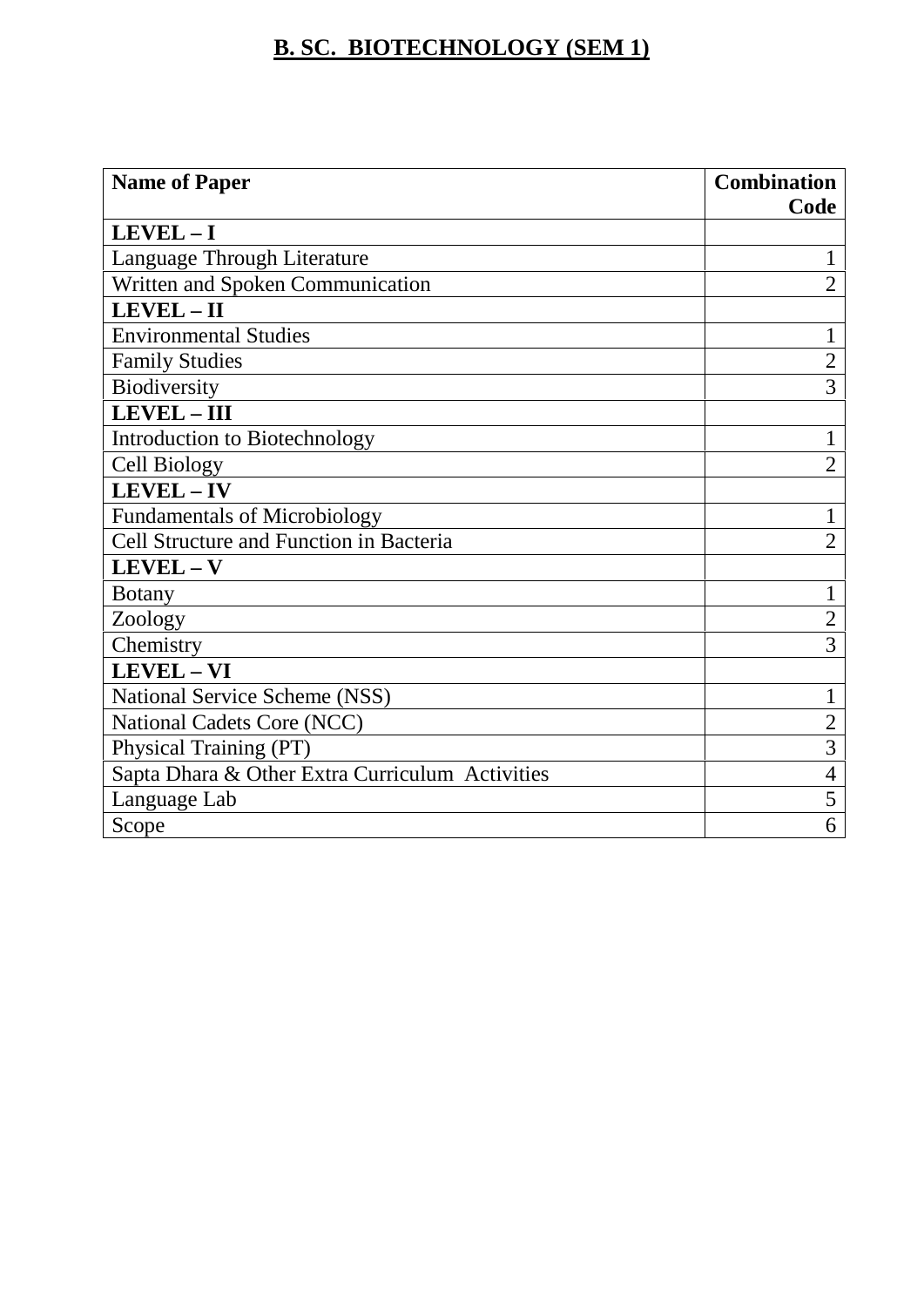## **B. SC. BIOTECHNOLOGY (SEM 2)**

| <b>Name of Paper</b>                            | <b>Combination</b> |  |
|-------------------------------------------------|--------------------|--|
|                                                 | Code               |  |
| $LEVEL - I$                                     |                    |  |
| Language Through Literature                     |                    |  |
| Written and Spoken Communication                | $\overline{2}$     |  |
| LEVEL-II                                        |                    |  |
| <b>Environmental Studies</b>                    | 1                  |  |
| <b>Family Studies</b>                           | $\overline{2}$     |  |
| Biodiversity                                    | $\overline{3}$     |  |
| LEVEL - III                                     |                    |  |
| <b>Basic Biochemistry</b>                       |                    |  |
| <b>Fundamental of Genetics</b>                  | $\overline{2}$     |  |
| LEVEL-IV                                        |                    |  |
| Microbial Growth and Cultivation                |                    |  |
| <b>Chemistry of Microorganisms</b>              | $\overline{2}$     |  |
| $LEVEL - V$                                     |                    |  |
| <b>Botany</b>                                   | 1                  |  |
| Zoology                                         | $\overline{2}$     |  |
| Chemistry                                       | 3                  |  |
| LEVEL - VI                                      |                    |  |
| National Service Scheme (NSS)                   | 1                  |  |
| National Cadets Core (NCC)                      | $\overline{2}$     |  |
| Physical Training (PT)                          | $\overline{3}$     |  |
| Sapta Dhara & Other Extra Curriculum Activities | 4                  |  |
| Language Lab                                    | 5                  |  |
| Scope                                           | 6                  |  |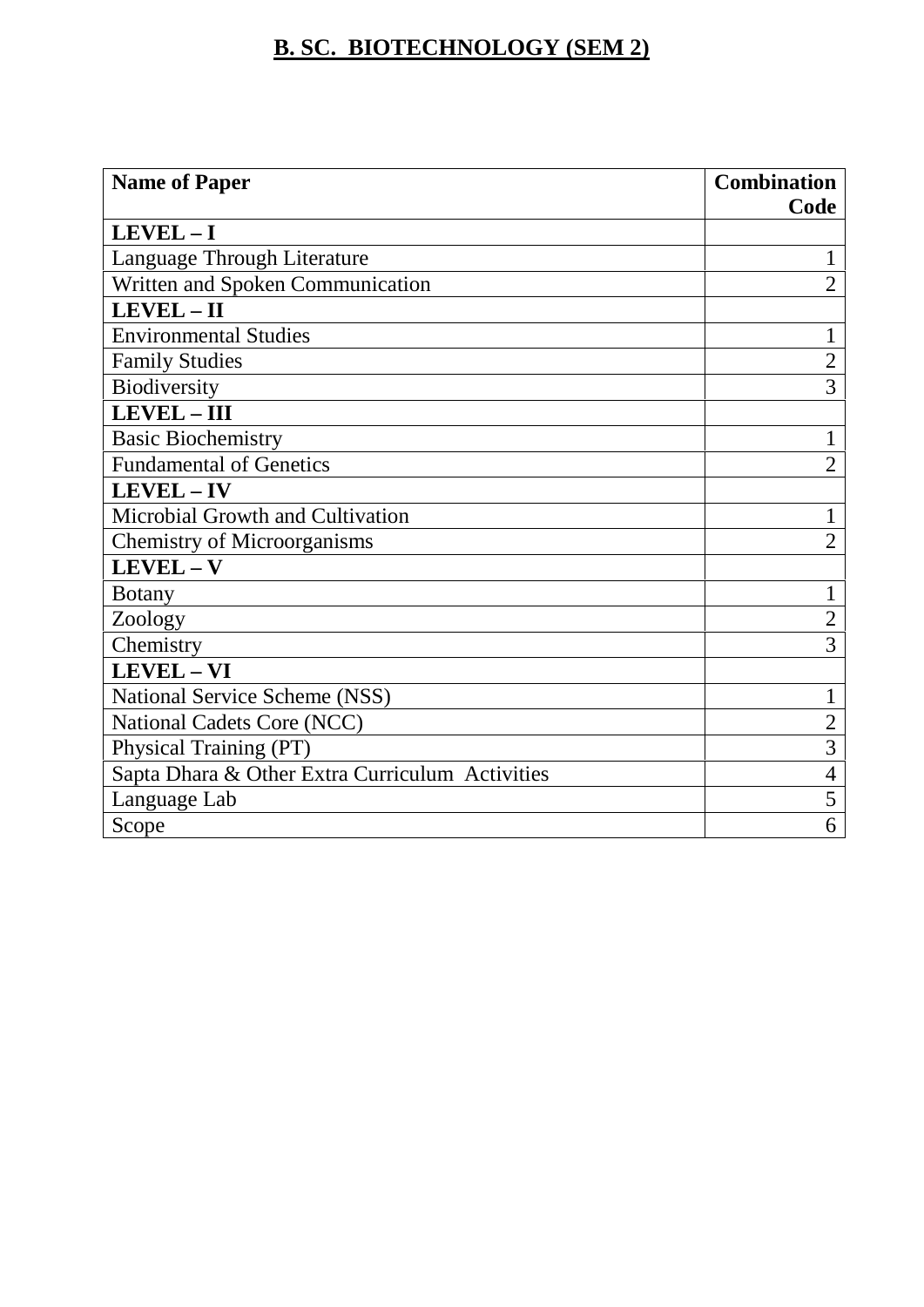## **B. SC. BIOTECHNOLOGY (SEM 3)**

| <b>Name of Paper</b>                            | <b>Combination</b> |  |
|-------------------------------------------------|--------------------|--|
|                                                 | Code               |  |
| $LEVEL - I$                                     |                    |  |
| Language Through Literature                     |                    |  |
| Written and Spoken Communication                | $\overline{2}$     |  |
| LEVEL-II                                        |                    |  |
| Instrumentation & Techniques - I                |                    |  |
| <b>Basics of Eukaryotic Physiology</b>          | $\overline{2}$     |  |
| <b>Fundamentals of Immunology</b>               | 3                  |  |
| <b>LEVEL-III</b>                                |                    |  |
| <b>Control of Microorganisms</b>                |                    |  |
| Bioenergetics and Enzymology                    | $\overline{2}$     |  |
| Virology                                        | 3                  |  |
| LEVEL-IV                                        |                    |  |
| <b>Statistical Methods - I</b>                  |                    |  |
| <b>Marine Science</b>                           | $\overline{2}$     |  |
| $LEVEL - V$                                     |                    |  |
| National Service Scheme (NSS)                   |                    |  |
| National Cadets Core (NCC)                      | $\overline{2}$     |  |
| Physical Training (PT)                          | $\overline{3}$     |  |
| Sapta Dhara & Other Extra Curriculum Activities | 4                  |  |
| Language Lab                                    | 5                  |  |
| Scope                                           | 6                  |  |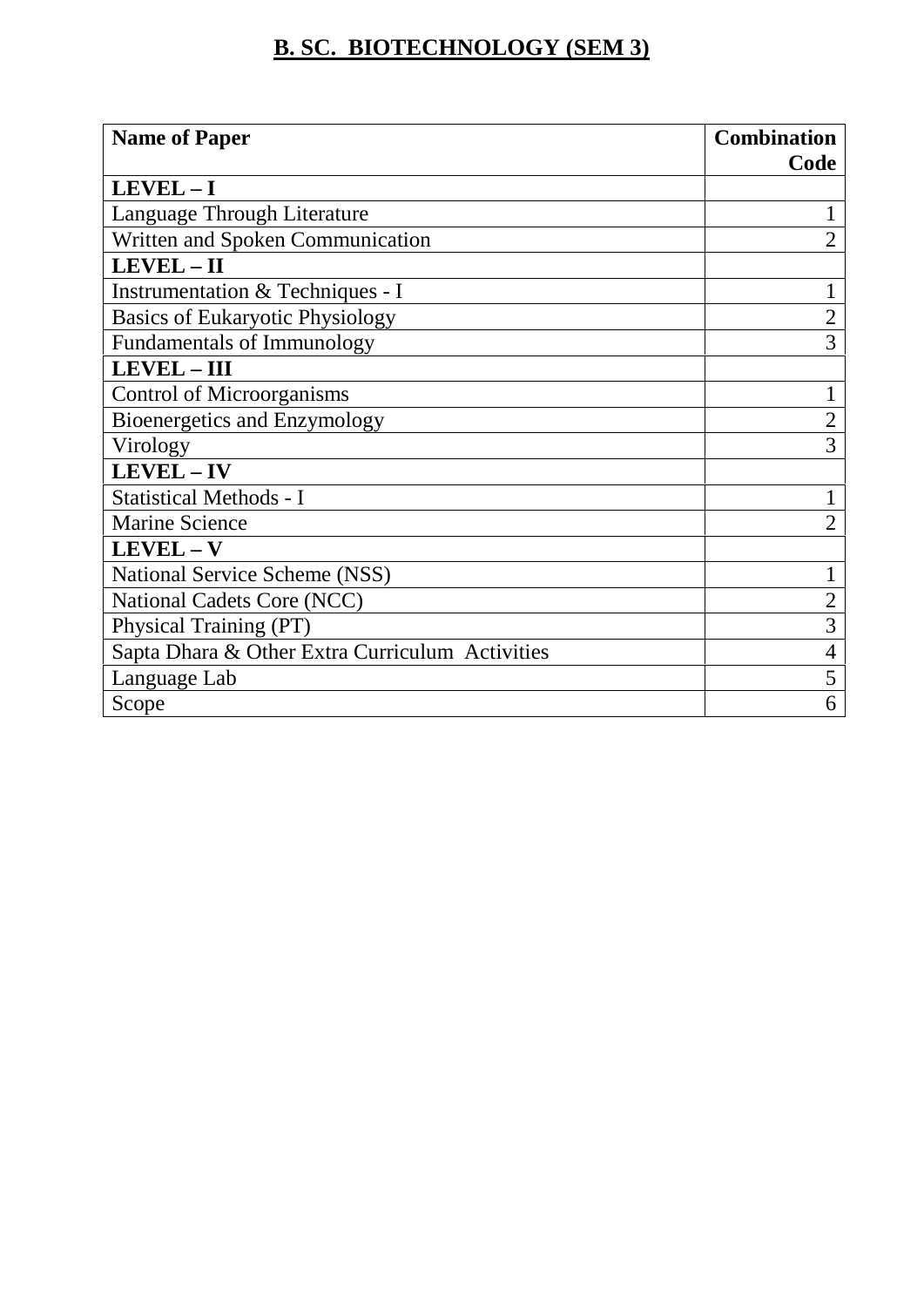## **B. SC. BIOTECHNOLOGY (SEM 4)**

| <b>Name of Paper</b>                              | <b>Combination</b> |  |
|---------------------------------------------------|--------------------|--|
|                                                   | Code               |  |
| $LEVEL - I$                                       |                    |  |
| Language Through Literature                       |                    |  |
| Written and Spoken Communication                  | $\overline{2}$     |  |
| LEVEL-II                                          |                    |  |
| Instrumentation & Techniques - II                 |                    |  |
| Enzymes & Coenzymes                               | $\overline{2}$     |  |
| <b>Introduction To Molecular Biology</b>          | 3                  |  |
| LEVEL - III                                       |                    |  |
| <b>Taxonomy of Prokaryotes</b>                    |                    |  |
| Taxonomy of Eukaryotic microorganisms and Vectors | $\overline{2}$     |  |
| Microbial Ecology                                 | 3                  |  |
| LEVEL-IV                                          |                    |  |
| <b>Statistical Methods - II</b>                   |                    |  |
| <b>Marine Science</b>                             | $\overline{2}$     |  |
| LEVEL - V                                         |                    |  |
| National Service Scheme (NSS)                     | 1                  |  |
| National Cadets Core (NCC)                        | $\overline{2}$     |  |
| Physical Training (PT)                            | 3                  |  |
| Sapta Dhara & Other Extra Curriculum Activities   | 4                  |  |
| Language Lab                                      | 5                  |  |
| Scope                                             | 6                  |  |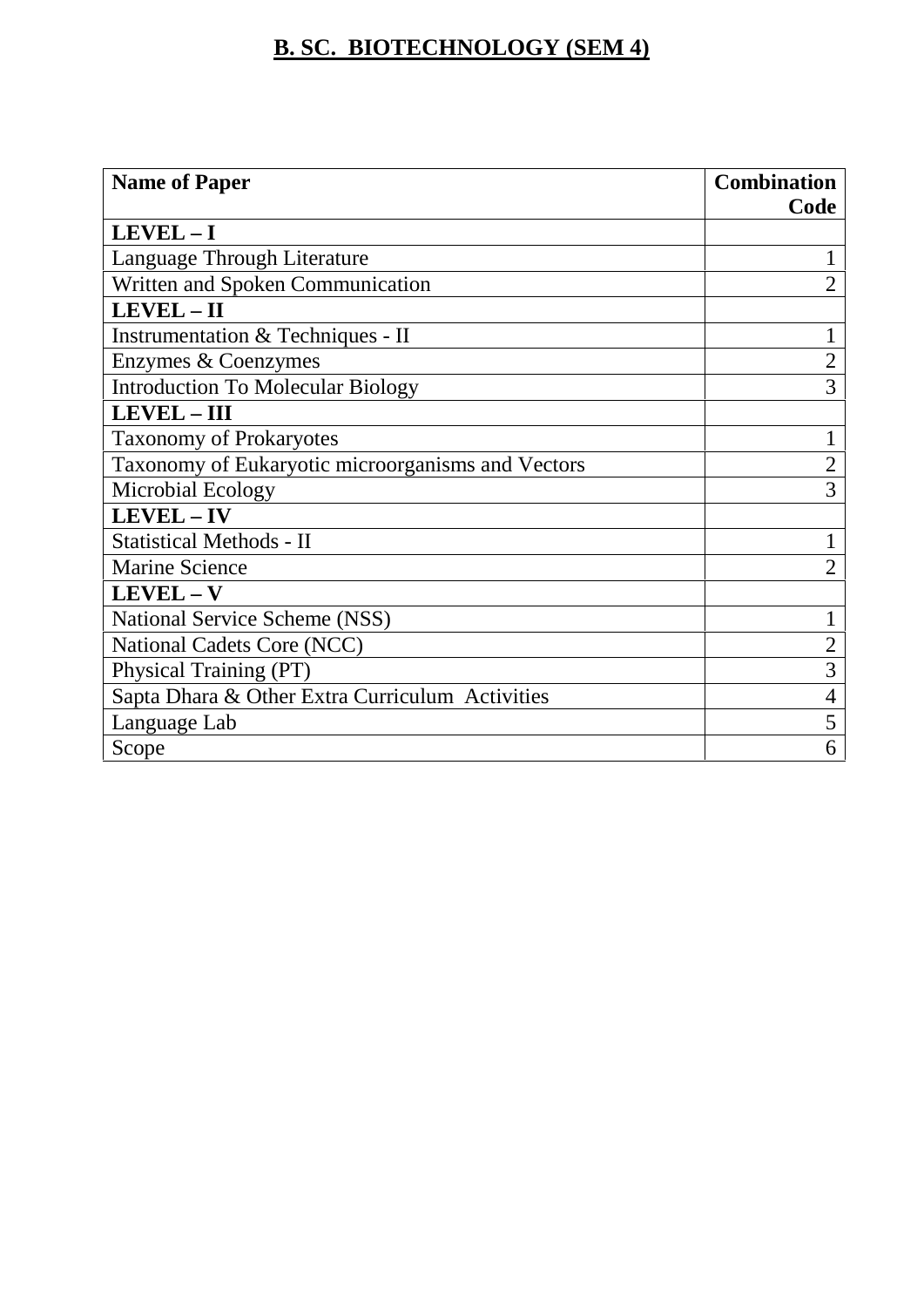## **B. SC. BIOTECHNOLOGY (SEM 5)**

| <b>Name of Paper</b>                            | <b>Combination</b> |  |
|-------------------------------------------------|--------------------|--|
|                                                 | Code               |  |
| $LEVEL - I$                                     |                    |  |
| Language Through Literature                     |                    |  |
| Written and Spoken Communication                | $\overline{2}$     |  |
| LEVEL - II                                      |                    |  |
| Introduction to Computer & Bioinformatics       |                    |  |
| Introduction to Virology                        | $\overline{2}$     |  |
| Introduction to Nanobiotechnology               | 3                  |  |
| <b>Fundamentals of Mycology</b>                 | 4                  |  |
| Genetic Engineering                             | 5                  |  |
| <b>Bioethics &amp; Biosafety</b>                | 6                  |  |
| <b>LEVEL-III</b>                                |                    |  |
| Food Technology                                 | $\mathbf 1$        |  |
| Dairy Technology                                | $\overline{2}$     |  |
| Blood Banking $-I$                              | 3                  |  |
| LEVEL - IV                                      |                    |  |
| <b>National Service Scheme (NSS)</b>            |                    |  |
| National Cadets Core (NCC)                      | $\overline{2}$     |  |
| Physical Training (PT)                          | 3                  |  |
| Sapta Dhara & Other Extra Curriculum Activities | 4                  |  |
| Language Lab                                    | 5                  |  |
| Scope                                           | 6                  |  |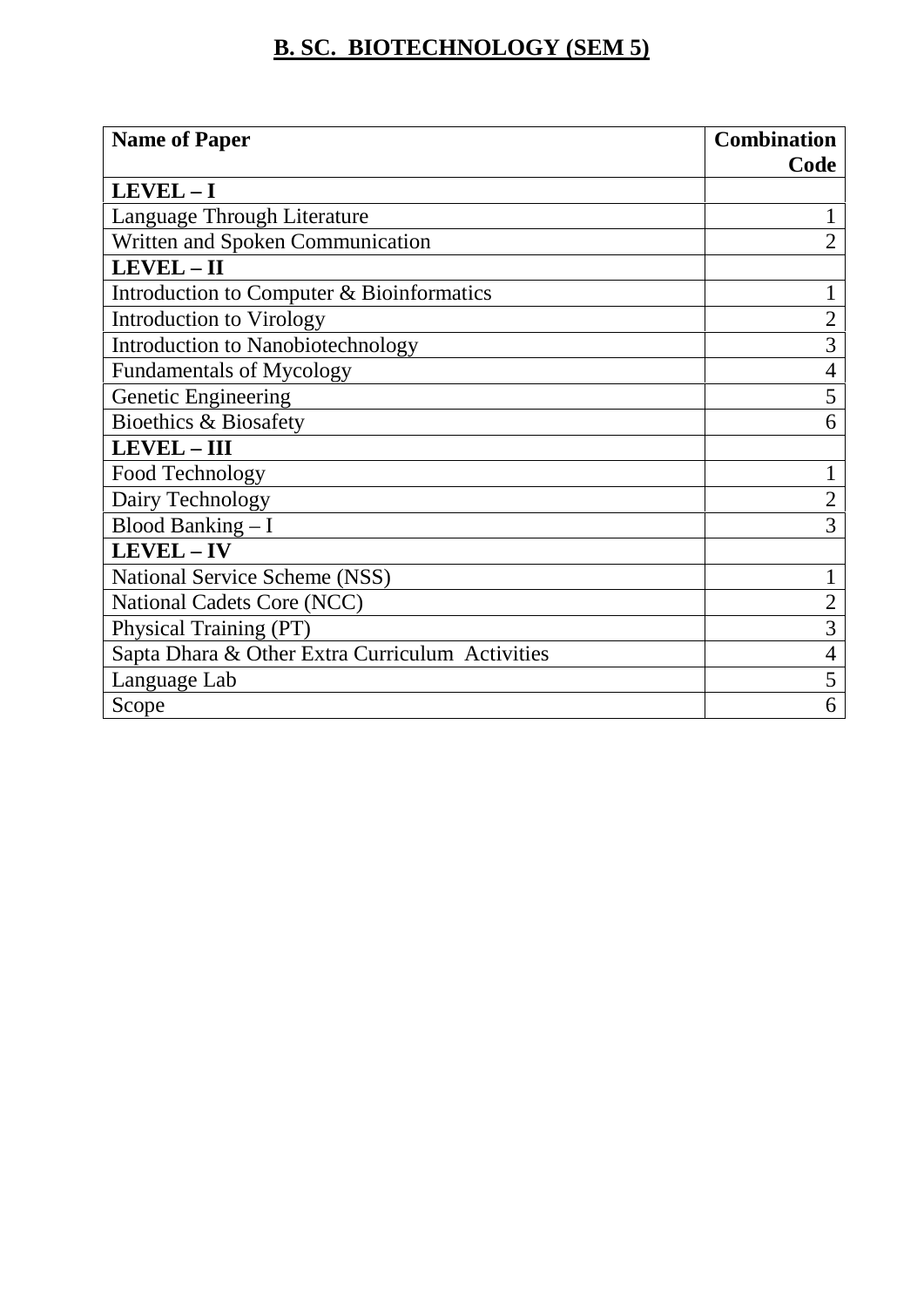## **B. SC. BIOTECHNOLOGY (SEM 6)**

| <b>Name of Paper</b>                            | <b>Combination</b> |  |
|-------------------------------------------------|--------------------|--|
|                                                 | Code               |  |
| $LEVEL - I$                                     |                    |  |
| Language Through Literature                     |                    |  |
| Written and Spoken Communication                | $\overline{2}$     |  |
| LEVEL-II                                        |                    |  |
| <b>Pharmaceutical Biotechnology</b>             |                    |  |
| Immunotechnology                                | $\overline{2}$     |  |
| Microbial Biotechnology                         | 3                  |  |
| <b>Environmental Biotechnology</b>              | 4                  |  |
| <b>Plant Biotechnology</b>                      | 5                  |  |
| Animal Biotechnology                            | 6                  |  |
| <b>LEVEL-III</b>                                |                    |  |
| Food Technology                                 |                    |  |
| Dairy Technology                                | $\overline{2}$     |  |
| Blood Banking - II                              | 3                  |  |
| $LEVEL - V$                                     |                    |  |
| National Service Scheme (NSS)                   |                    |  |
| National Cadets Core (NCC)                      | $\overline{2}$     |  |
| Physical Training (PT)                          | 3                  |  |
| Sapta Dhara & Other Extra Curriculum Activities | 4                  |  |
| Language Lab                                    | 5                  |  |
| Scope                                           | 6                  |  |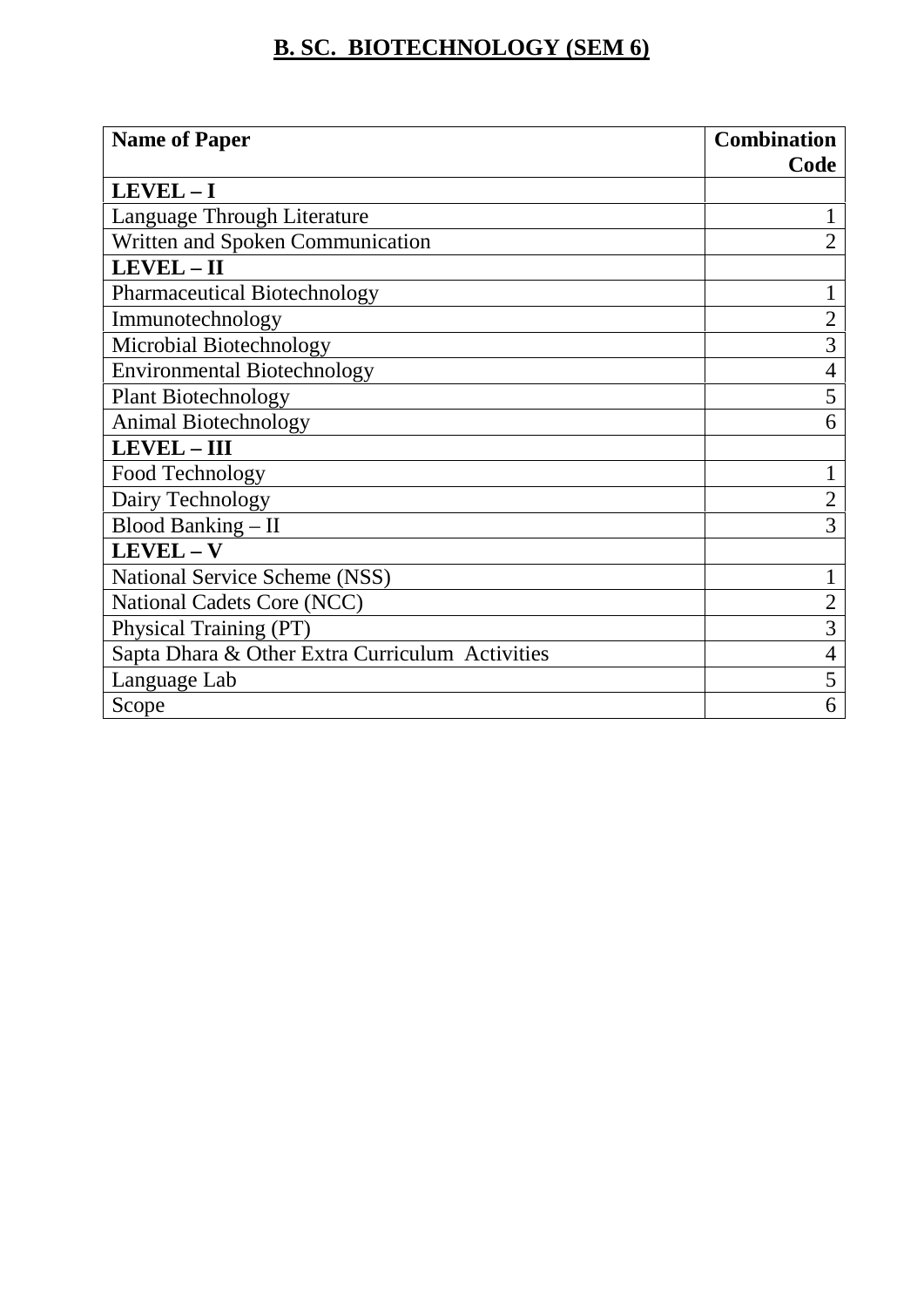## **M. SC. BIOTECHNOLOGY (SEM 7)**

| <b>Name of Paper</b>                          | <b>Combination</b><br>Code |
|-----------------------------------------------|----------------------------|
| $LEVEL - I$                                   |                            |
|                                               |                            |
| Bioprocess Technology $-I$                    |                            |
| LEVEL - II                                    |                            |
| Enzyme Technology                             |                            |
| LEVEL - III                                   |                            |
| <b>Advances in Instrumentation Techniques</b> |                            |
| LEVEL-IV                                      |                            |
| Cell and Tissue Culture Technology $-I$       |                            |
| $LEVEL - V$                                   |                            |
| Enzyme and Bioprocess Technology (Practical)  |                            |
| LEVEL - VI                                    |                            |
| Cell Culture Technology $-I$ (Practical)      |                            |

## **M. SC. BIOTECHNOLOGY (SEM 8)**

| <b>Name of Paper</b>                                 | <b>Combination</b><br>Code |
|------------------------------------------------------|----------------------------|
| $LEVEL - I$                                          |                            |
| Bioprocess Technology – II                           |                            |
| LEVEL-II                                             |                            |
| <b>Genomics and Proteomics</b>                       |                            |
| <b>LEVEL - III</b>                                   |                            |
| <b>Aquaculture Technology</b>                        |                            |
| LEVEL-IV                                             |                            |
| <b>Agriculture Biotechnology</b>                     |                            |
| LEVEL-V                                              |                            |
| Genomics and Bioprocess Technology (Practical)       |                            |
| LEVEL - VI                                           |                            |
| Agriculture Biotechnology and Aquaculture Technology |                            |
| (Practical)                                          |                            |